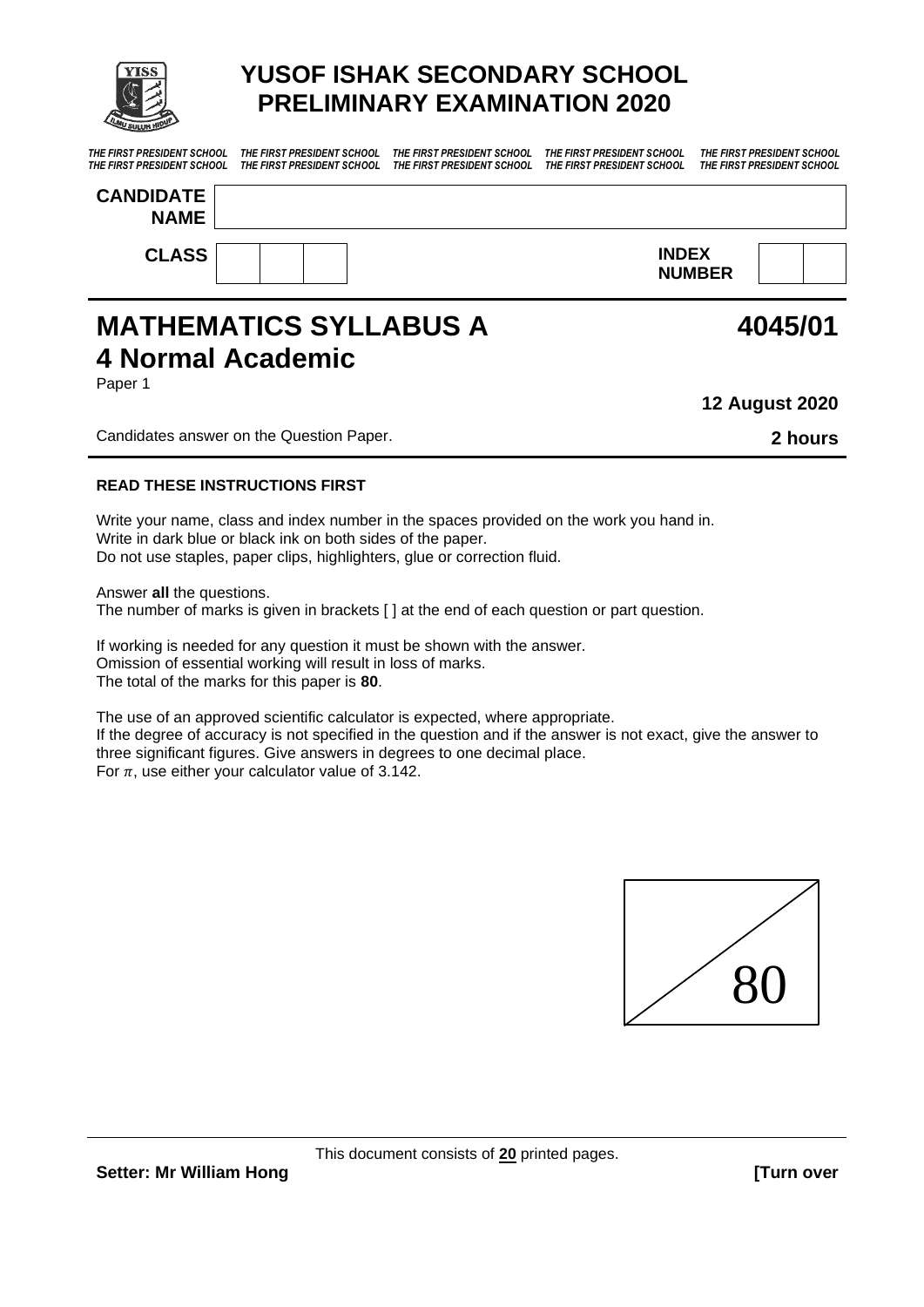#### *Mathematical formulae*

*Compound interest*

Total amount = 
$$
P\left(1 + \frac{r}{100}\right)^n
$$

*Mensuration*

Curved Surface area of a cone  $= \pi r l$ 

Surface area of a sphere = 
$$
4\pi r^2
$$

Volume of a cone = 
$$
\frac{1}{3}\pi r^2 h
$$

Volume of a sphere = 
$$
\frac{4}{3}\pi r^3
$$

Area of triangle 
$$
ABC = \frac{1}{2}ab\sin C
$$

Arc length =  $r\theta$ , where  $\theta$  is in radians

$$
Sector area = \frac{1}{2}r^2\theta
$$
, where  $\theta$  is in radians

*Trigonometry*

$$
\frac{a}{\sin A} = \frac{b}{\sin B} = \frac{c}{\sin C}
$$

$$
a^2 = b^2 + c^2 - 2bc \cos A
$$

*Statistics*

Mean = 
$$
\frac{\sum fx}{\sum f}
$$

Standard deviation = 
$$
\sqrt{\frac{\sum fx^2}{\sum f} - \left(\frac{\sum fx}{\sum f}\right)^2}
$$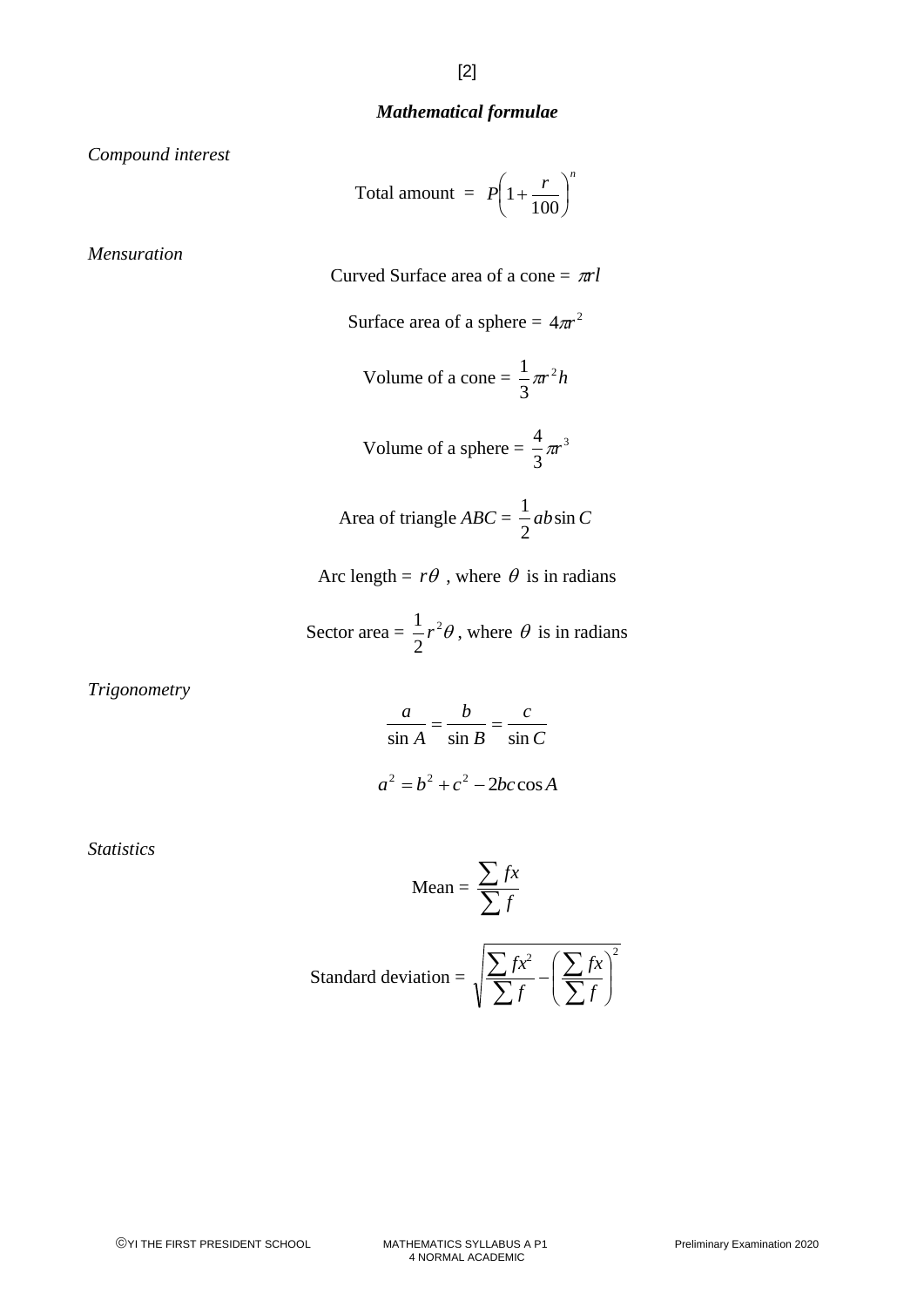## **1** By **writing each number to one significant figure**, estimate the value of

$$
\frac{190 - 6.203}{0.0502}
$$

You **must** show your working.

| Answer |  |  |
|--------|--|--|
|--------|--|--|



Write these numbers in order of size, starting with the smallest.

| Answer |  |
|--------|--|
|        |  |

**3** *y* is directly proportional to the square of *x*.

Given that  $y = 45$  when  $x = 3$ , find the value of y when  $x = \frac{1}{2}$ 2 .

*Answer* ............................................... [2]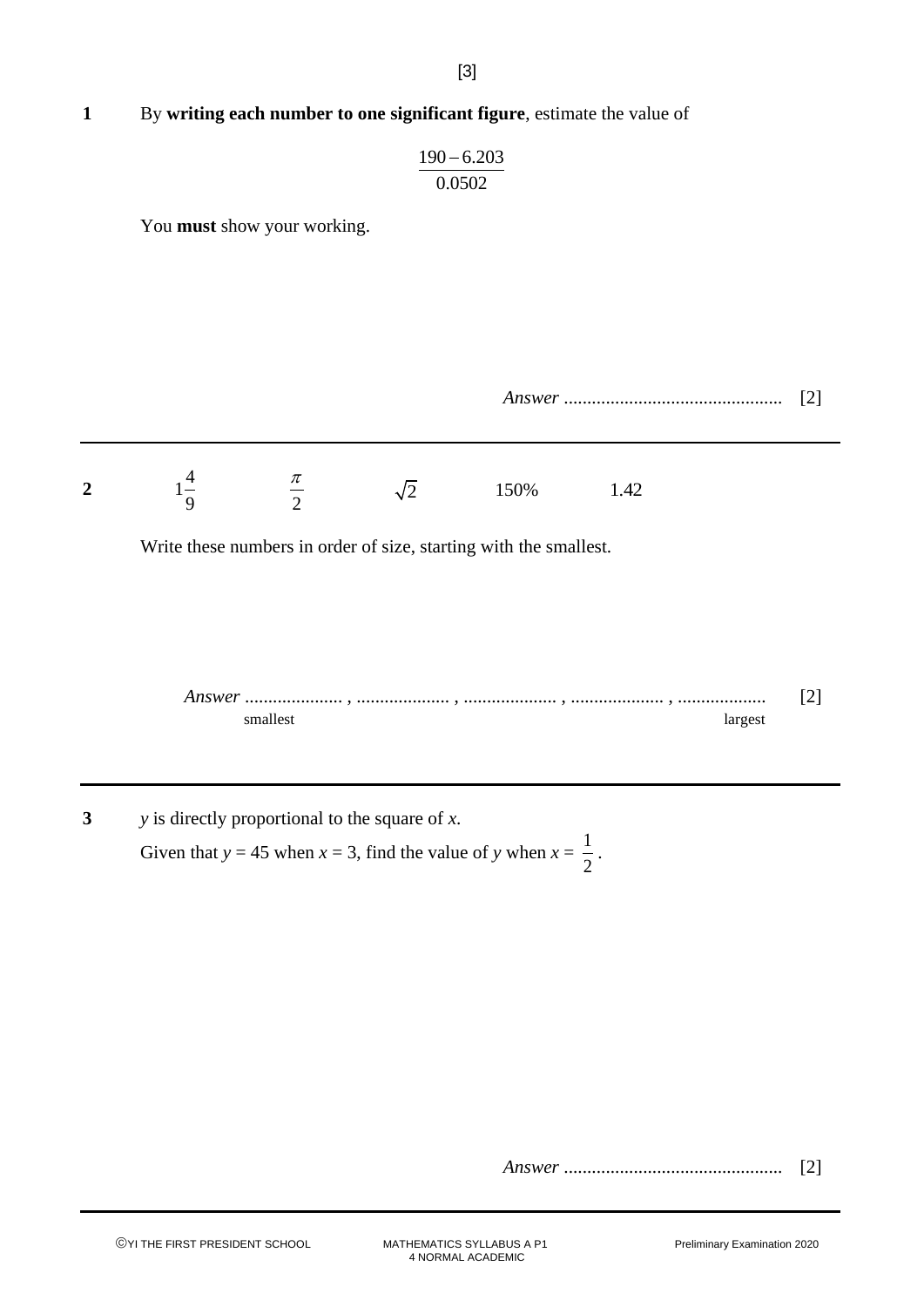**4 (a)** The *n*th term of a sequence is given by  $5-3n$ . Find the 53<sup>rd</sup> term of the sequence.

*Answer (a)* ......................................... [1]

**(b)** The first five terms of another sequence is shown below.

7, 11, 15, 19, 23, …

Find an expression, in terms of *n*, for the *n*th term of the sequence.

*Answer (b)* ......................................... [1]

5 (a) Write 
$$
\frac{3^2}{3^5} \times 3^7
$$
 as a single power of 3.

*Answer (a)* ......................................... [1]

**(b)** Given that  $4^x = 16^{-3}$ , calculate the value of *x*.

*Answer (b) x =* ................................... [1]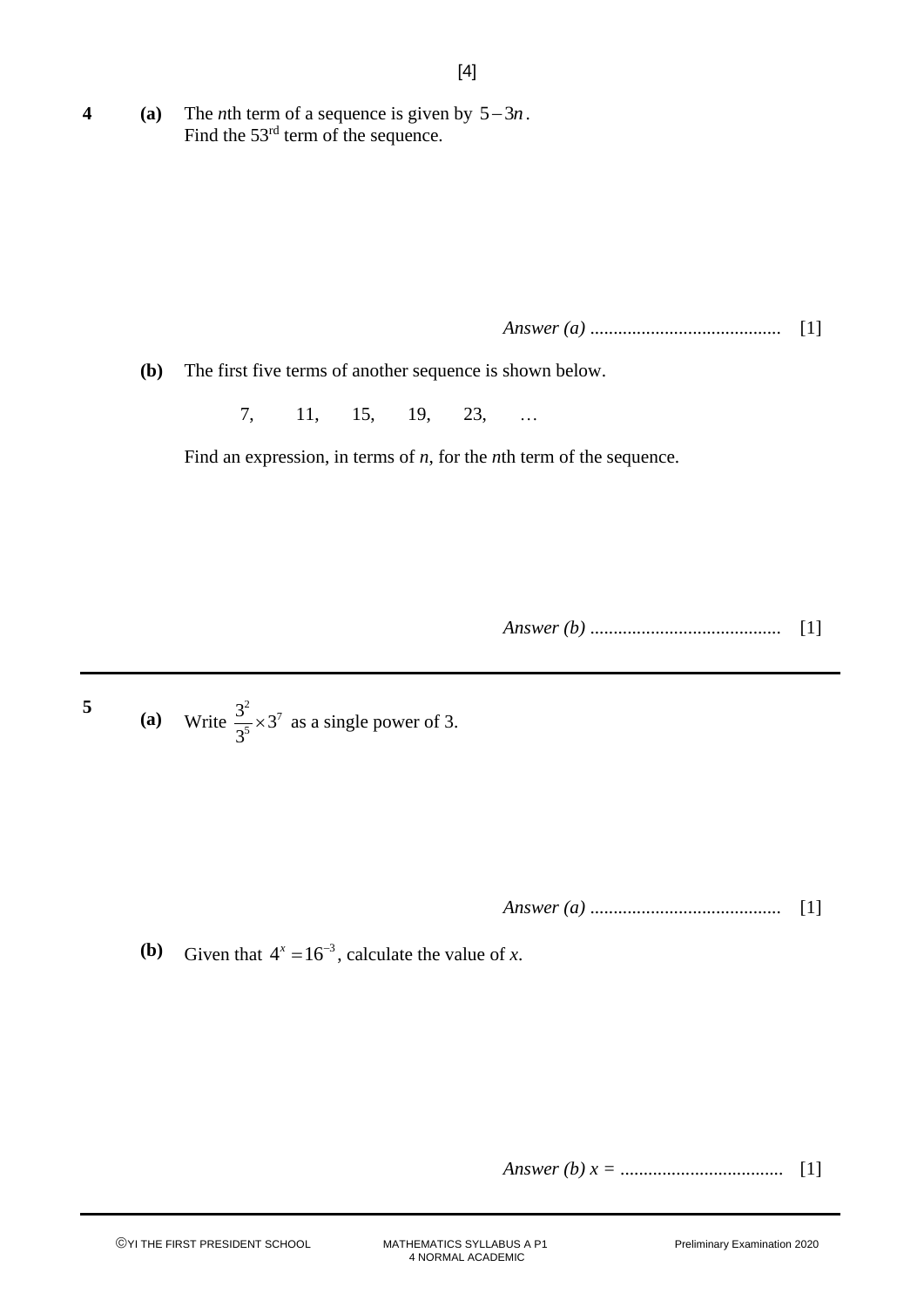

**7** The number of members in a sports club has increased by 8% from 2019 to 2020. There are 1026 members in 2020. Calculate the number of members in 2019.

*Answer* ............................................... [2]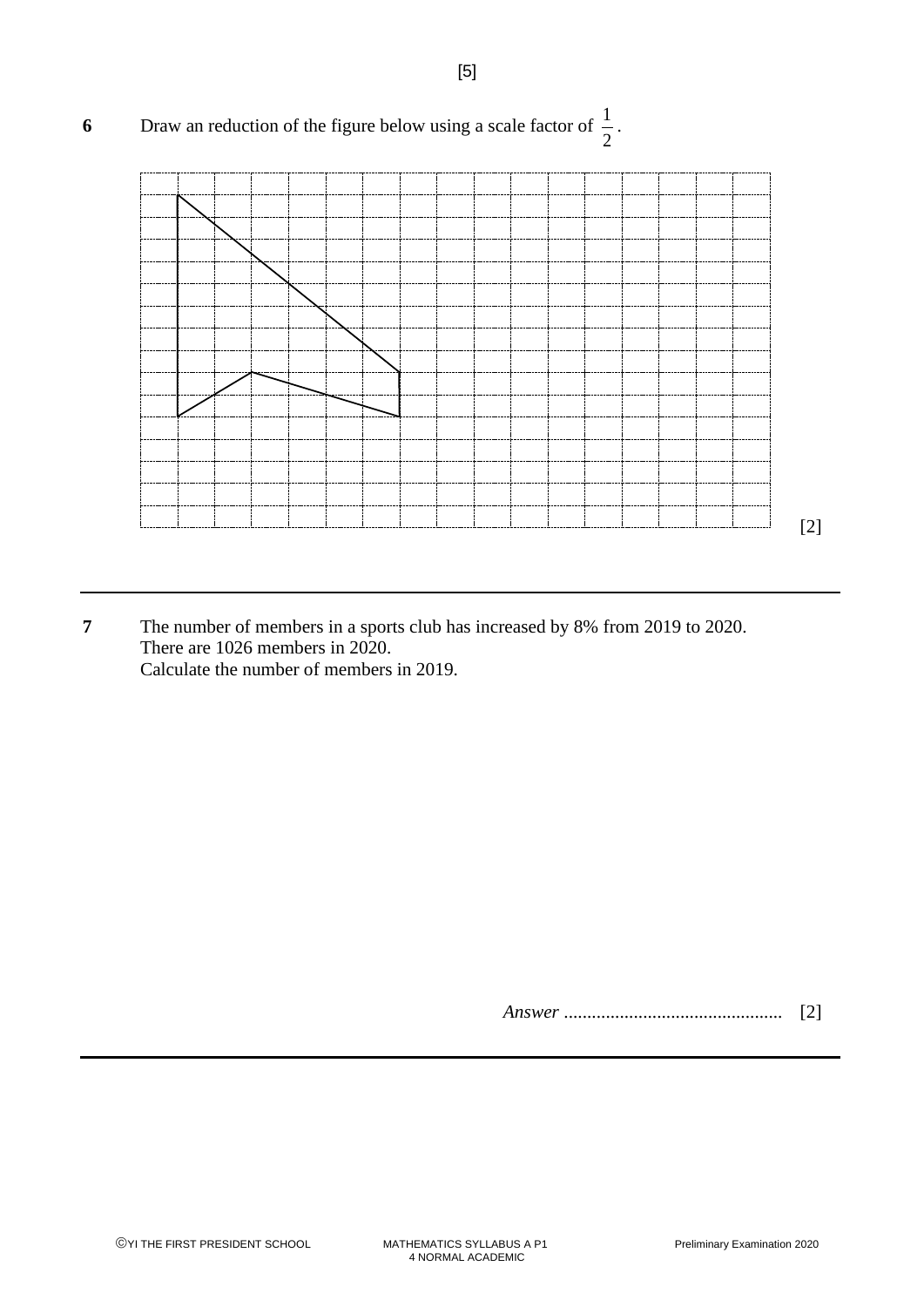**8** Points (2, −1) and (−3, −6) lie on the line segment *CD*. Calculate the length of line segment *CD*.

*Answer* ...................................... units [2]

### **9** Factorise

(a)  $2a^2 + 10b + 12$ ,

*Answer (a)* ......................................... [1]

**(b)**  $2p^2 - p - 3$ .

*Answer (b)* ......................................... [2]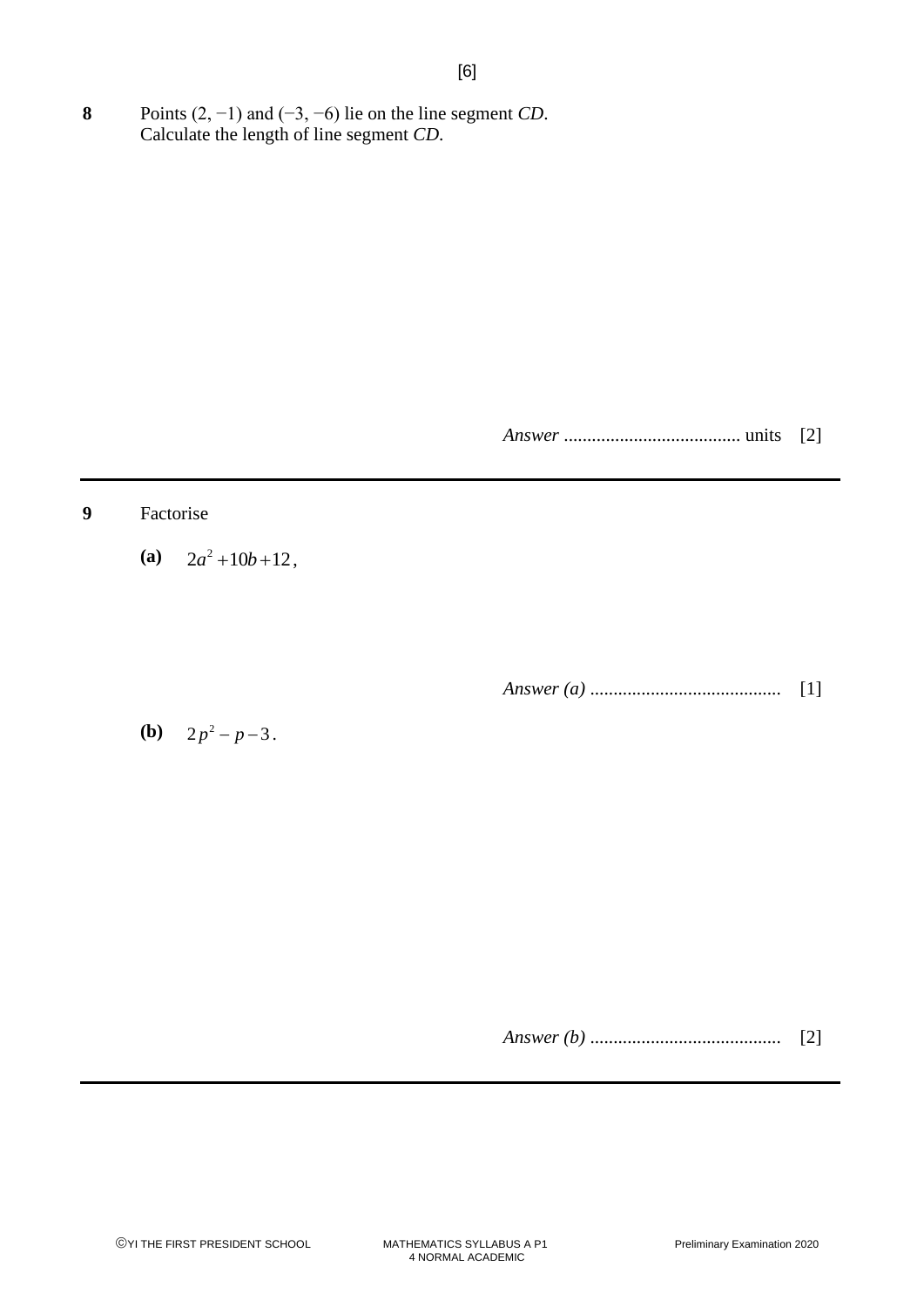**10** The diagram below shows a figure made up of a rectangle, 16 cm by 10 cm and two sectors, each of angle  $40^{\circ}$ .



Find the total area of the figure.

*Answer* ....................................... cm<sup>2</sup> [3]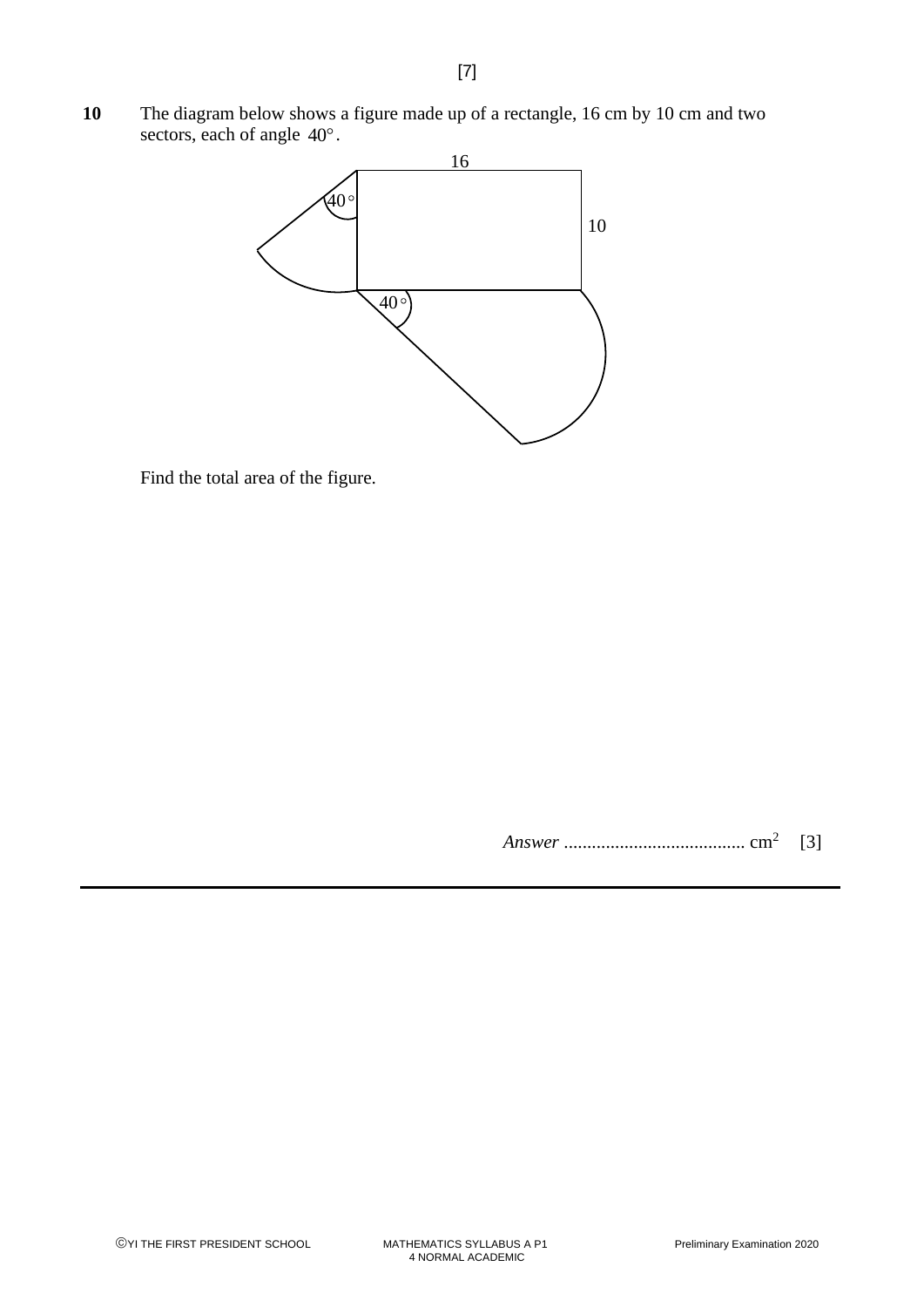- **11** The scale given on a particular map is 1:125 000 .
	- **(a)** The length on a path on the map is 3.5 cm. Find the actual length, in kilometres, of the path.

*Answer (a)* ................................... km [1]

**(b)** The area of a water body is 8 km<sup>2</sup> . Calculate the area, in  $\text{cm}^2$ , of the water body on the map.

*Answer (b)* .................................. cm<sup>2</sup> [2]



In the hexagon *ABCDEF*, angle  $BCD = 100^\circ$ , angle  $CDE = 140^\circ$  and angle  $EFA = 90^\circ$ .

Calculate *x*.

**12**

*Answer* ............................................... [3]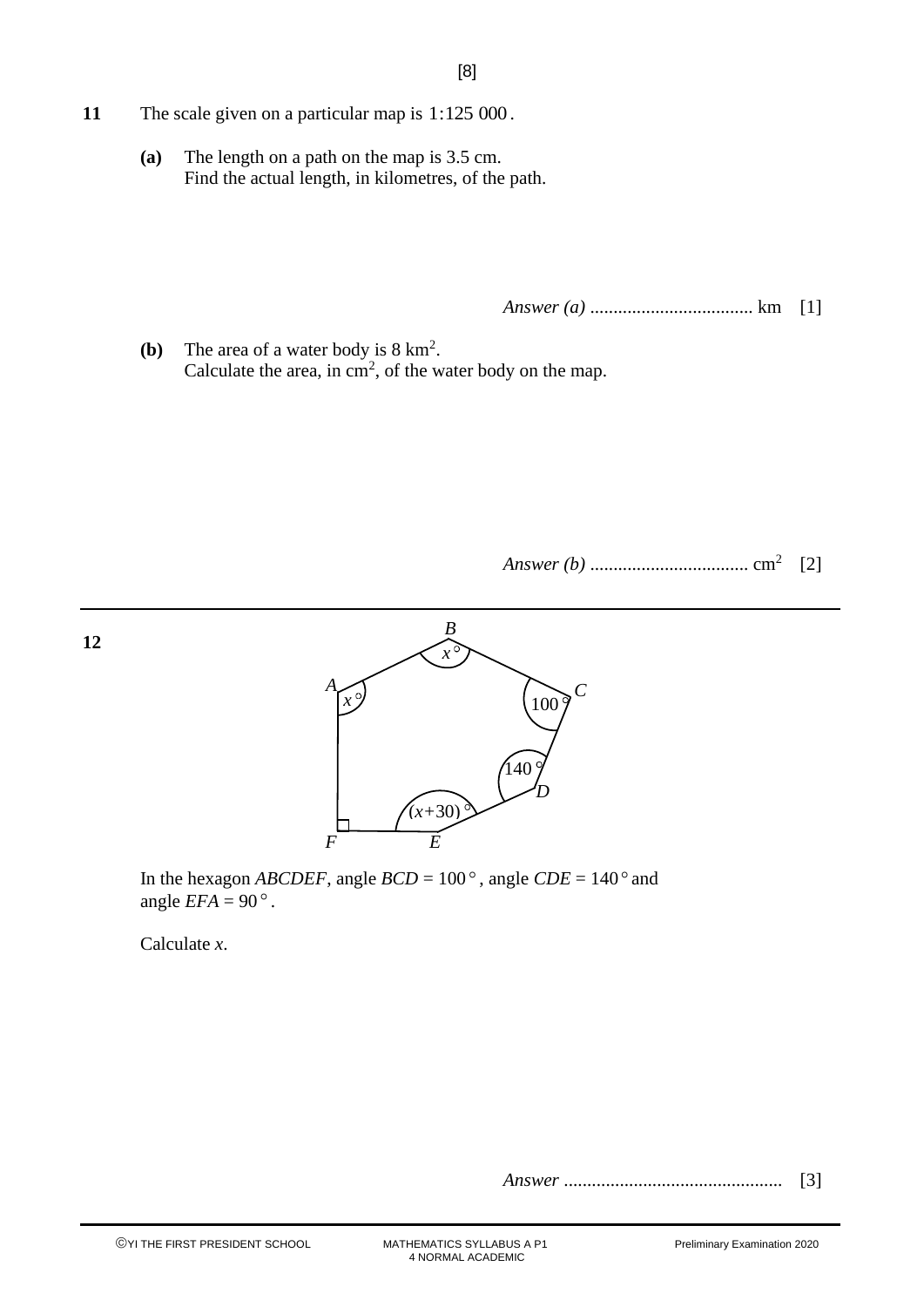

The diagram shows the speed-time graph for the first *T* seconds of a particle.

**(a)** Calculate the acceleration of the particle for the first 20 seconds.

*Answer (a)* ................................. m/s<sup>2</sup> [1]

**(b)** Given that the distance travelled by the particle from 20 seconds to *T* seconds is 2500 metres, find the value of *T*.

*Answer (b) T =* .................................. [2]

**13**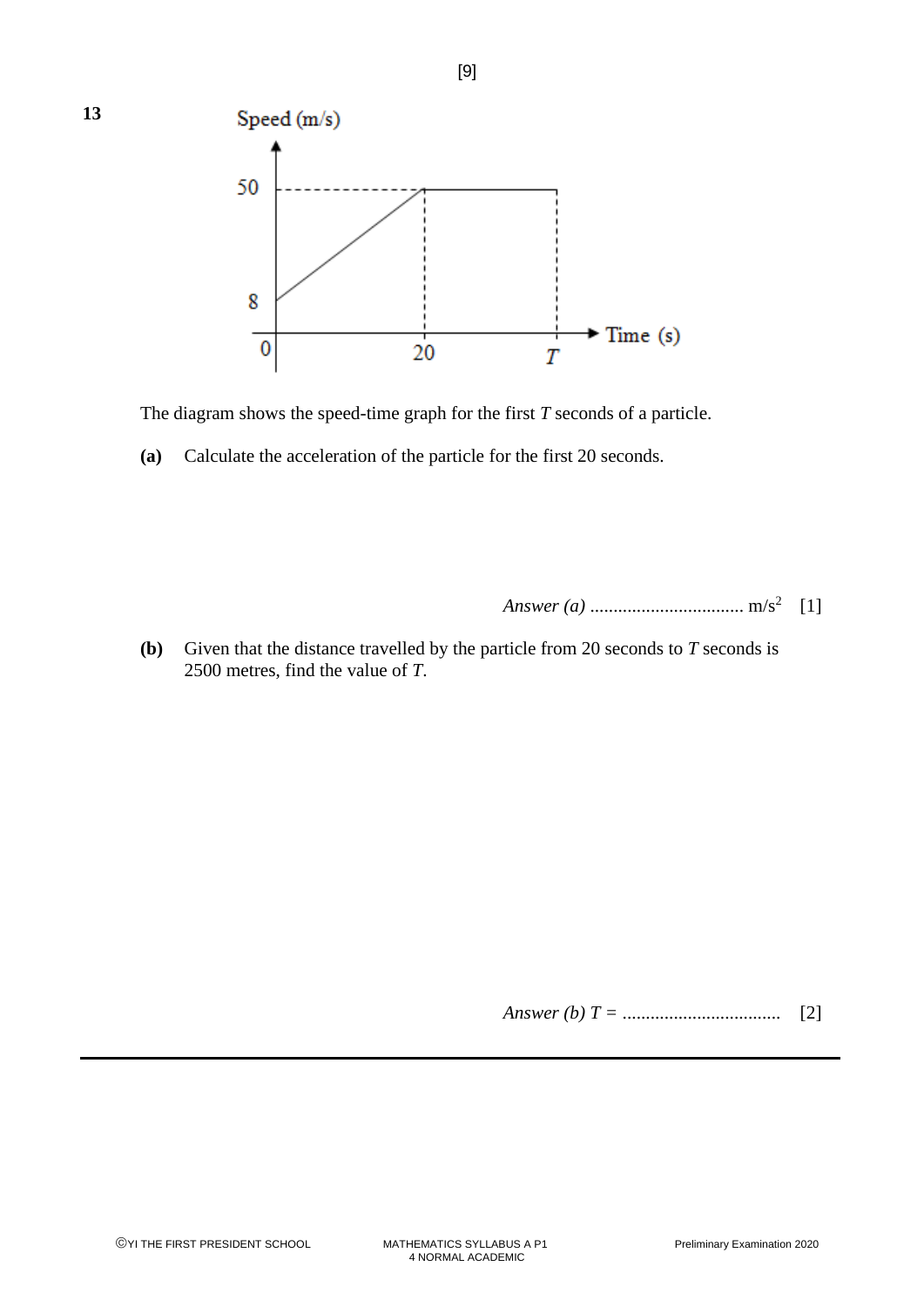



Semicircle *ABC* has an area of  $162\pi$  cm<sup>2</sup>. Find the value of the diameter of semicircle *ABC*.

*Answer (a)* ................................... cm [2]

**(b)** Convert  $1800 \text{ cm}^2$  to  $\text{m}^2$ .

*Answer (b)* .................................... m<sup>2</sup> [1]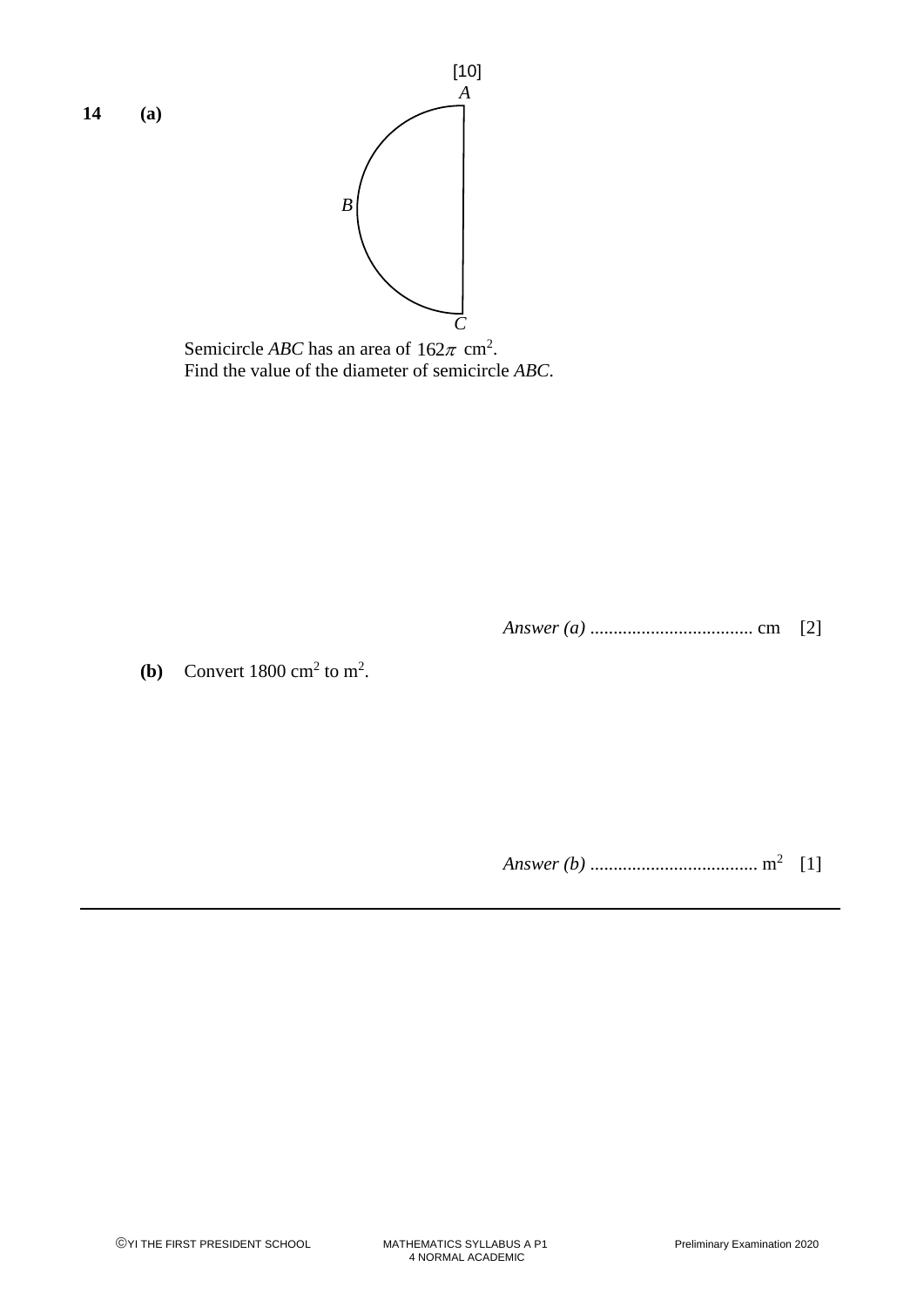- 15 A block of metal has an initial temperature of 800°C. Liquid was poured over the metal to cool it down. After 15 minutes, the metal is at a temperature of  $-55^{\circ}\text{C}$ .
	- **(a)** Given that the temperature decreases uniformly with time, calculate the rate of decrease of temperature for the metal block.

*Answer (a)* ........................... C /min [1]

**(b)** Calculate the exact temperature of the metal block after 320 seconds.

*Answer (b)* ................................... C [2]

**16** Nigel wants to purchase a television set which has a cost price of \$5000. He took up a payment offer in which he has to pay 8% of the cost of the television and a monthly fee of \$220 for 2 years. Calculate the increase in price, using the payment offer, as a percentage of the cost price.

*Answer* ......................................... % [3]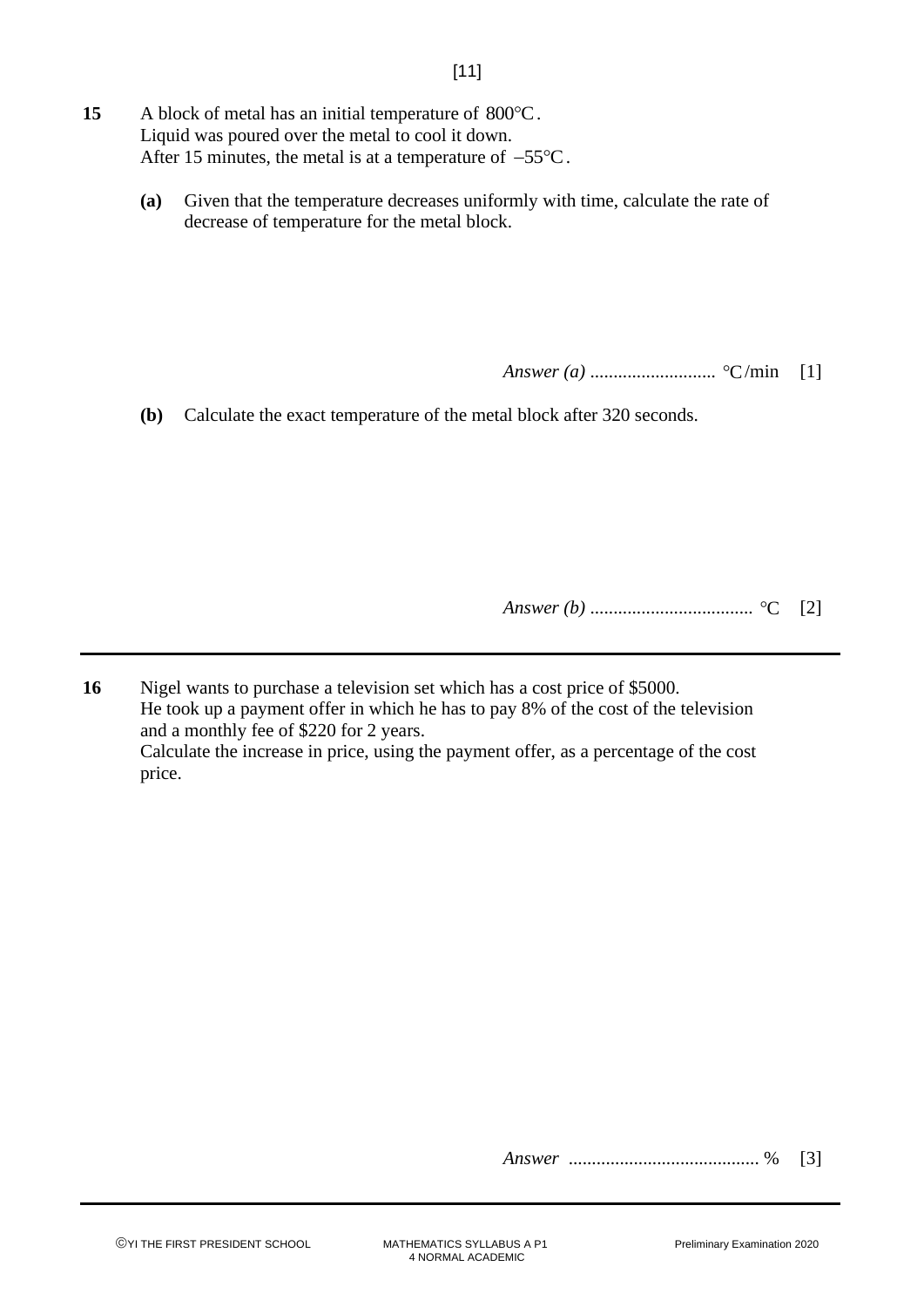

*Answer (b)(i)* ..................................... [2]

(ii) Find the smallest prime number satisfying  $y < 6y - 65$ .

*Answer (b)(ii)* .................................... [1]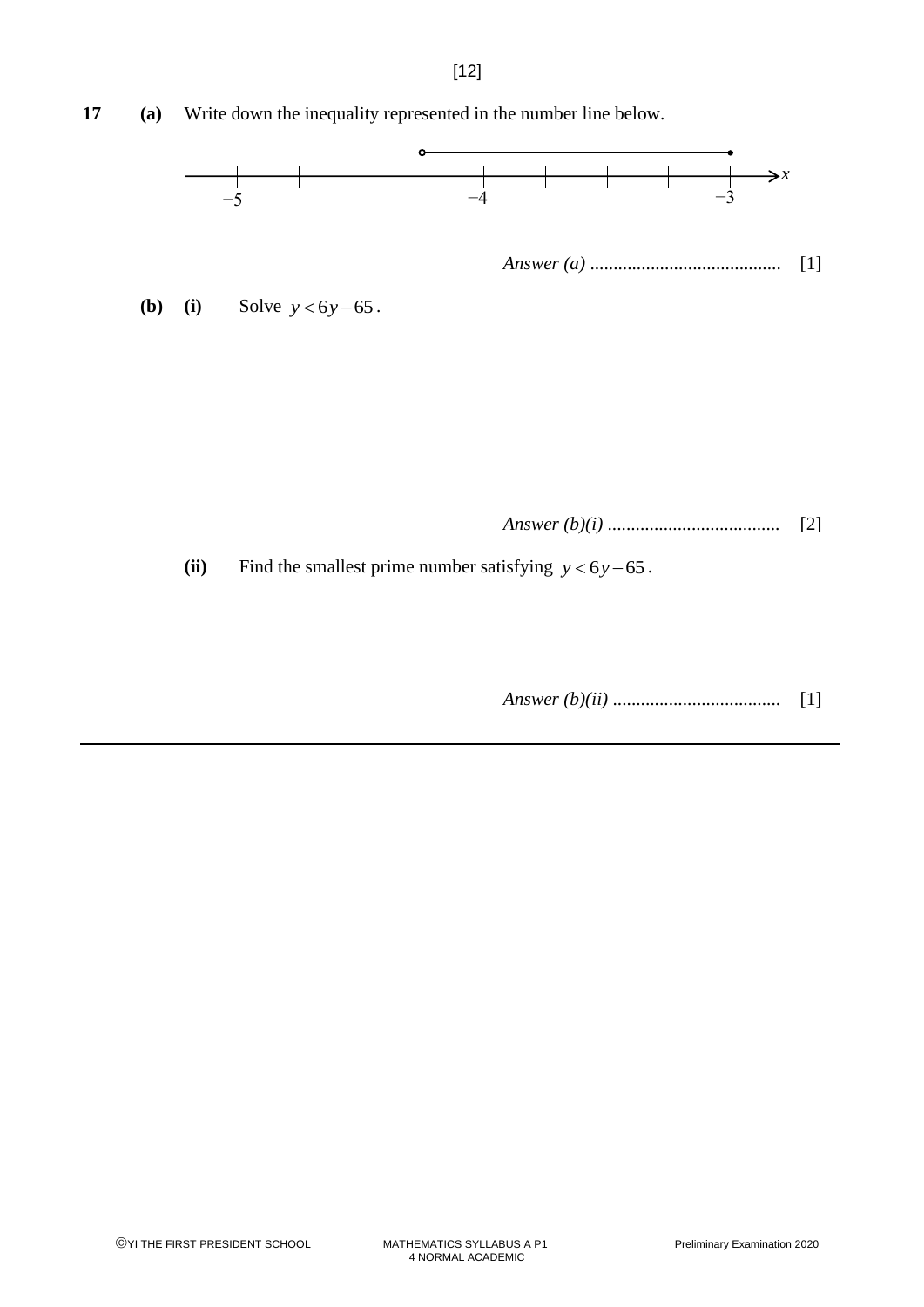

*PQRST* is a figure made up of a rectangle and a triangle.  $TR = 9$  cm,  $TS = 6$  cm,  $SR = 7$  cm, angle  $TSR = 95^\circ$ .

**(a)** Calculate the area of triangle *TSR*.



*ABCDE* is similar to *PQRST*. Calculate *AB*.

*Answer (b)* ................................... cm [2]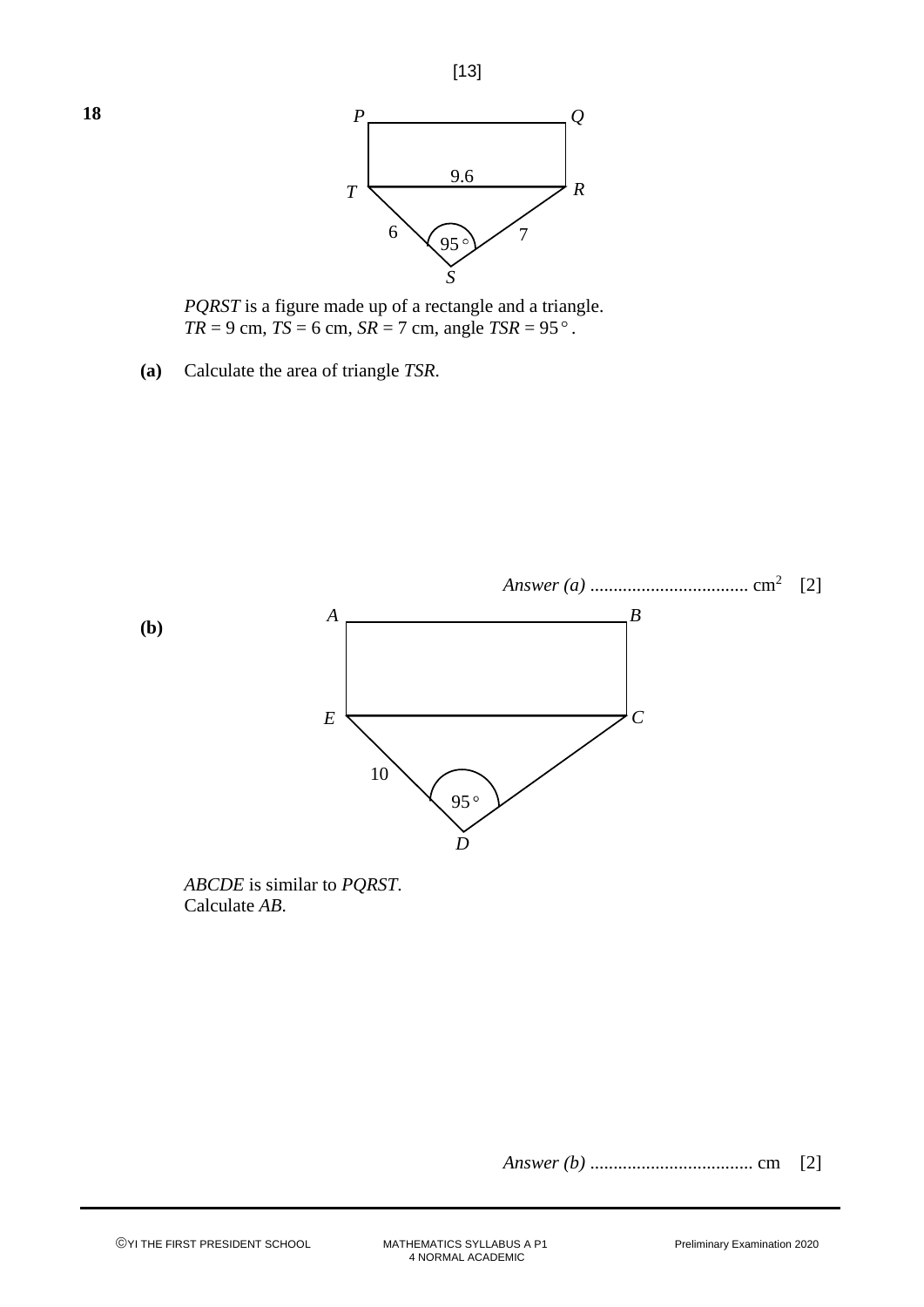**19 (a)** Amanda wants to find out how much time students spend exercising. She uses this question on a questionnaire.



List one wrong thing about the question.



**(b)** Amanda did another survey on the favourite type of sports in her school. Her results are summarised in an **accurate** pie chart below.



Amanda surveyed a total of 600 students. Calculate the total number of students whose favourite sport is basketball.

*Answer (b)* ......................................... [2]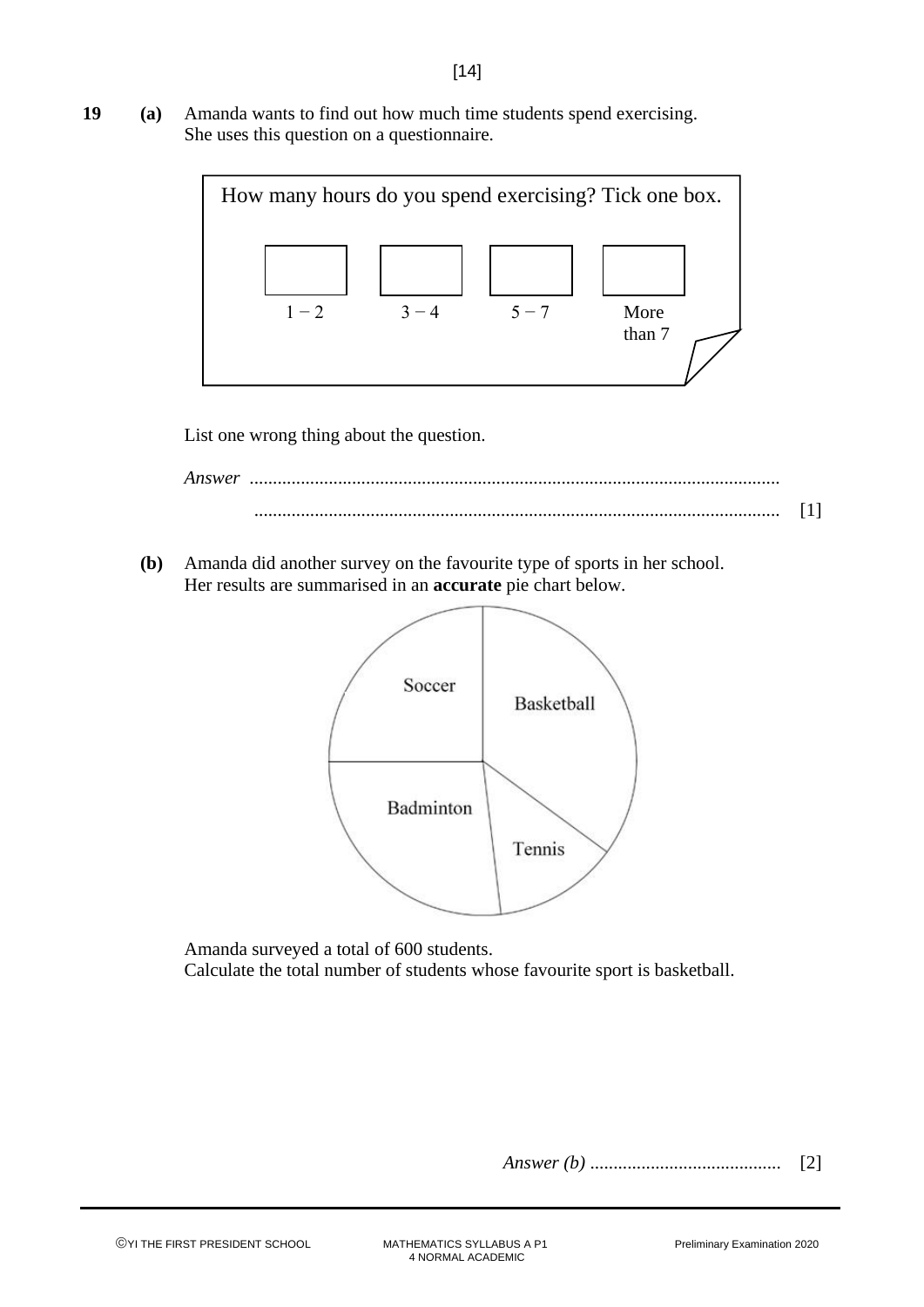- **20** Each letter of the word MESSENGERS is written on separate cards and shuffled. One card is picked at random. Find the probability that
	- **(a) (i)** the letter "S" is picked,

*Answer (a)(i)* ..................................... [1]

**(ii)** the letters "N" and "G" are **not** picked. Leave your answer as a fraction in its simplest form.

*Answer (a)(ii)* .................................... [1]

**(b)** Another set of cards, with each letter of the word SWISS, is written on separate cards and mixed with the set above. Will there be a smaller or greater chance in drawing a letter "S" as compared to the previous set? Explain with suitable workings.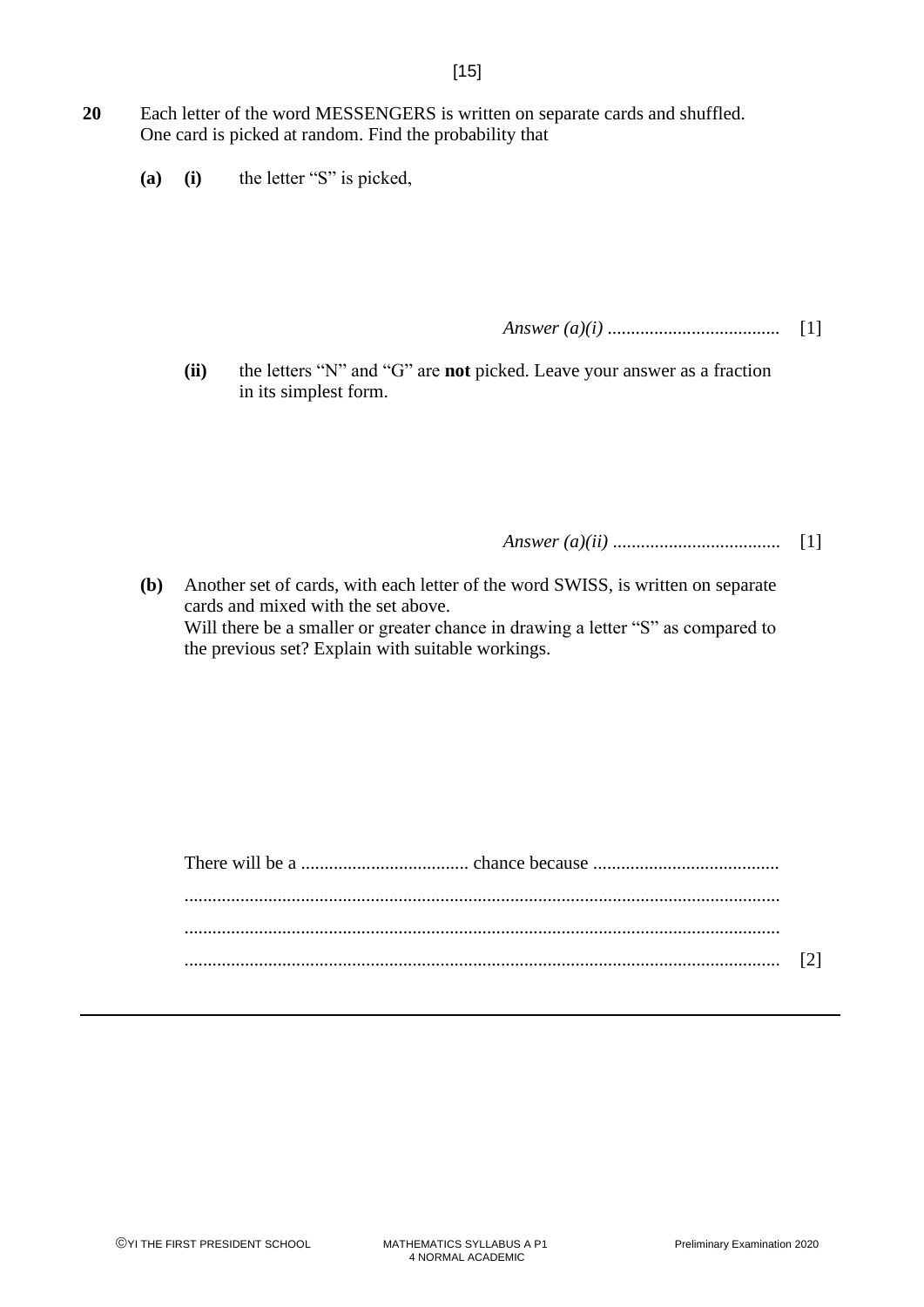**21** 

 $y = 2x^{-1}$ **B**  $y = 2x^{-2}$ C  $y = 2x^3 + 3$  $D y = 2x^2 + 3$ E  $y = -2x^2 + 3$ 

Sketches of the graph of some of these equations are drawn below.

**Write the correct equation** below each sketch.

*Answer*

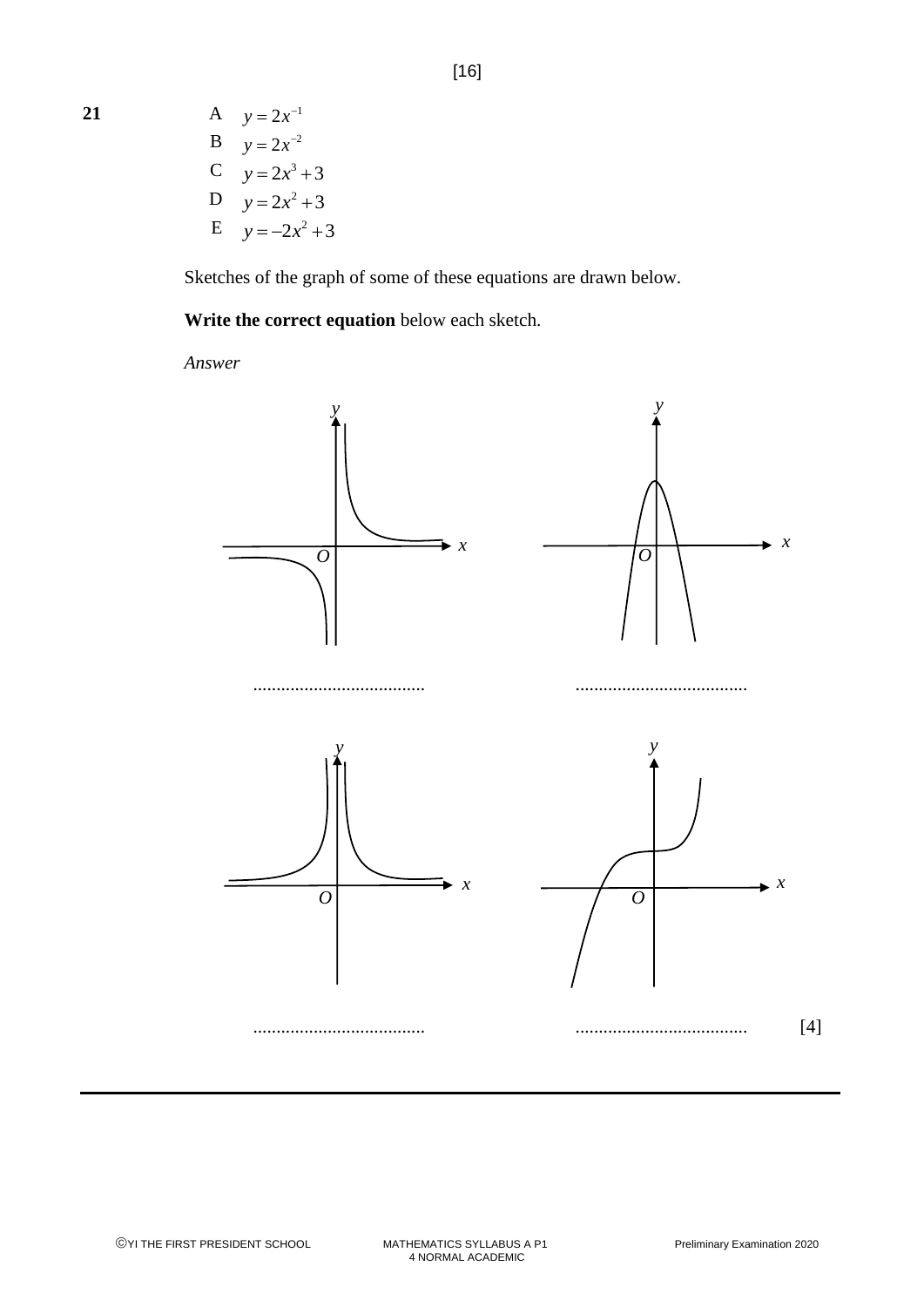22 In the diagram, angle  $BAD = 90^\circ$  and angle  $ABC = 70^\circ$ . *BCD* is a straight line and *AC* = *BC*.



**(a)** Find angle *ACD*.

*Answer (a)* ...................................... [2]

**(b)** Hence or otherwise, show that triangle *ACD* is an isosceles triangle.

*Answer*

[2]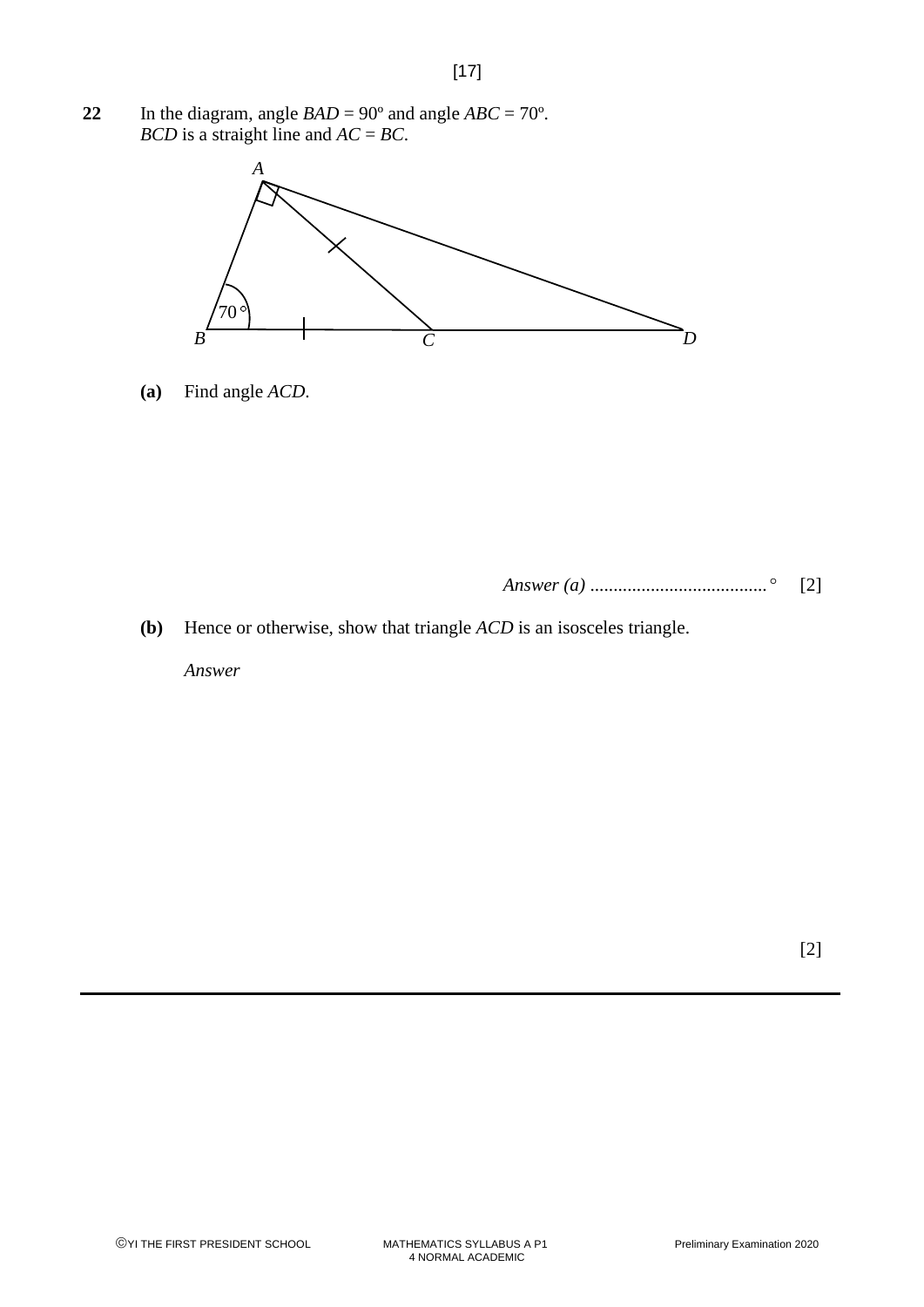|    |                                             |   |  |   | . . |   |   |
|----|---------------------------------------------|---|--|---|-----|---|---|
| 23 |                                             | 8 |  |   |     |   |   |
|    |                                             | V |  | 2 | 3   | 6 | 9 |
|    | 4                                           | ∽ |  | 4 |     |   |   |
|    |                                             | v |  | 8 |     |   |   |
|    | 6                                           | v |  |   |     |   |   |
|    |                                             |   |  |   |     |   |   |
|    |                                             |   |  |   |     |   |   |
|    | <b>Key</b><br>3   0 represents 30 years old |   |  |   |     |   |   |
|    |                                             |   |  |   |     |   |   |

[18]

The stem-and-leaf diagram represents the ages of 20 staff in a certain department of a company.

**(a)** Find the modal age.

*Answer (a)* ......................................... [1]

**(b)** Find the median age.

*Answer (b)* ......................................... [2]

**(c)** "More than two thirds of the staff are 35 years old or older."

Is this statement correct? Give a reason for your answer.

................................................................................................................................ ................................................................................................................................ [1]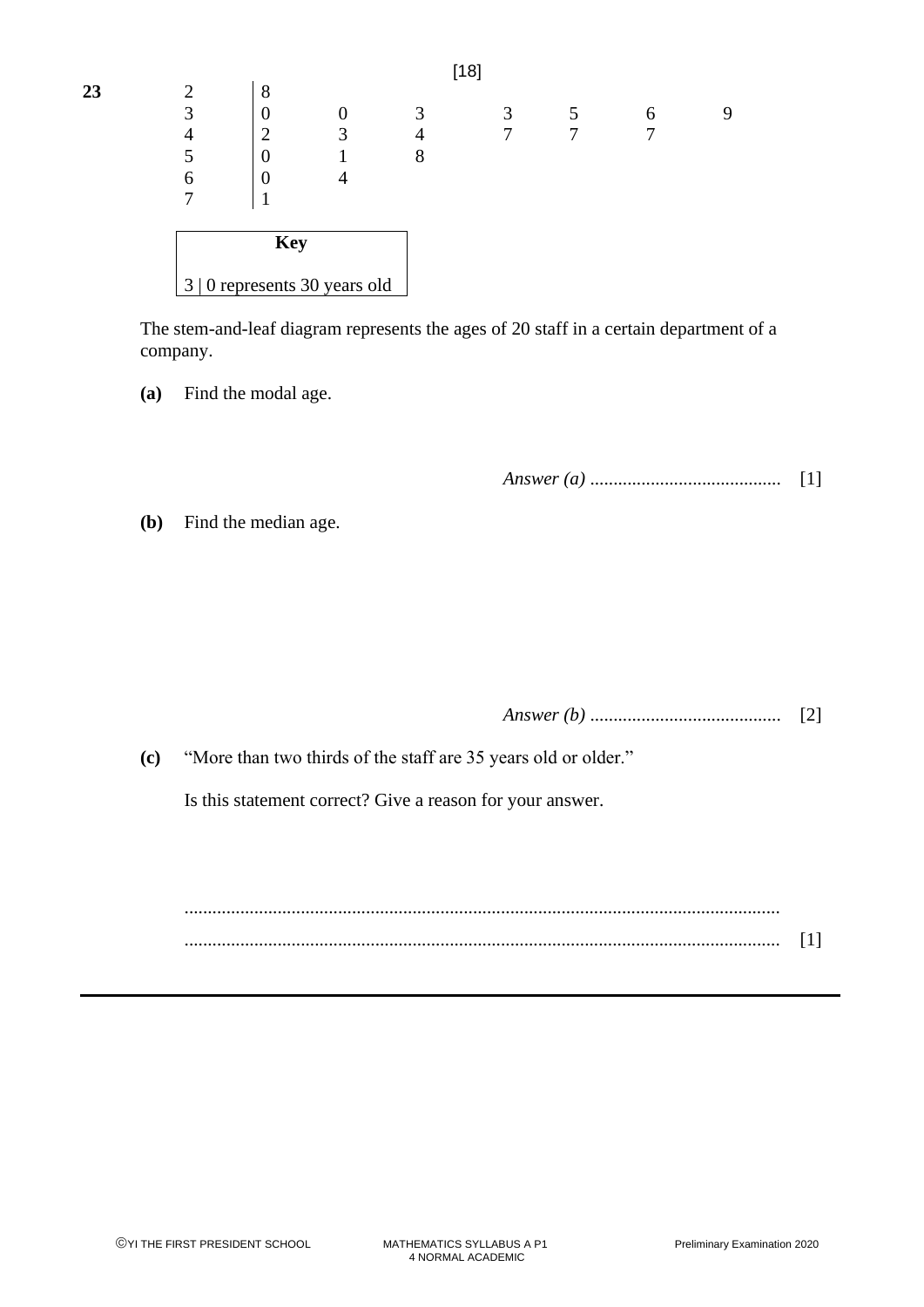[19] **24 (a)** Complete the graph of  $y = 4^x - 5$  from  $x = -2$  to  $x = 2$ . Some points have been plotted for you.



- **(b)** Using the same axes, draw a line with a gradient of 0 and passes through (2, 4). [1]
- **(c)** Write down the *x*-coordinate of the intersection between the curve and line.

Answer (c) 
$$
x =
$$
................. [1]